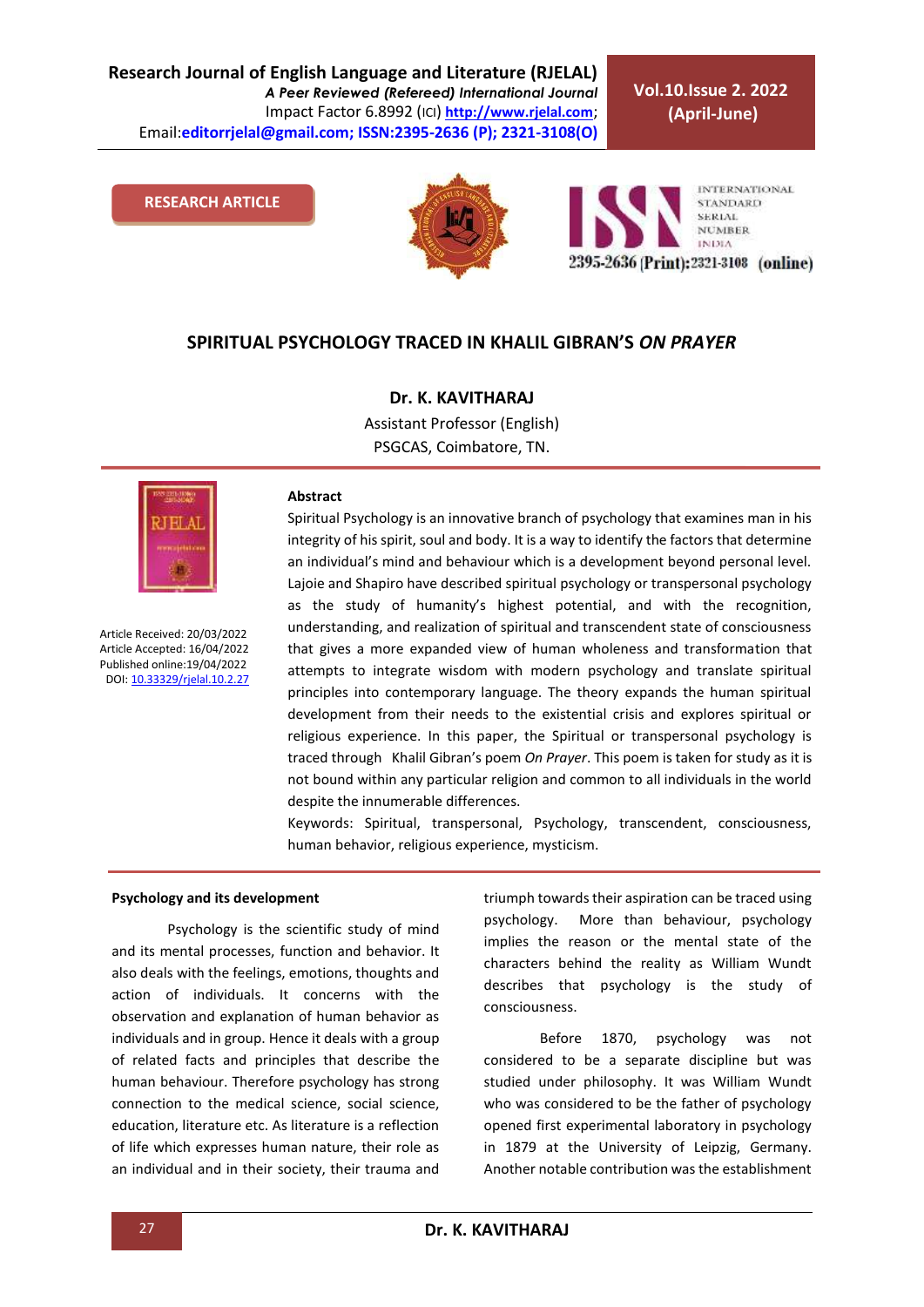**Vol.10.Issue 2. 2022 (April-June)**

of American Psychological Association in 1892 by G Stanley Hall. In 1896, John Deney and William James supported the functionalism of psychology. In 1896, Sigmund Freud developed the theory of psychoanalysis. Meslow, Roger Watson, Pavlov and Thichener were other important contributors in the development of psychology as science.

#### **Psychology and Spirituality**

In psychology, spirituality is sensitivity to the spirit or soul, specifically a concern for God. Spiritual psychology is a school of psychology that integrates the spiritual aspects of human experience within the framework of psychology. It is the study and practice of the art and science of conscious awakening which make an individual identify, recognize and navigatepositively within the context of spiritual reality. Walsh and Vaughan define it " as experiences in which the sense of identity or self extends beyond (trans) the individual or personal to encompass wider aspects of humankind, life, psyche or cosmos".

### **Emergence of Spiritual or Transpersonal Psychology**

William James was an American philosopher, historian and psychologist who is considered to be a leading thinker in the late nineteenth century in the United States. James along with Charles Sanders Peirce , established the philosophical school known as pragmatism. He is also the founder of functional psychology. A survey published in 1991 in American Psychologist ranked James's reputation in second place next to William Wundt. His works had influenced Emile Durkheim, Edmund Husserl, Bertrand Russell, Hilary Putnam etc. his scholarly writings include topic of metaphysics, education, philosophy, religion and mysticism. Some of his most influential works are The Principles of Psychology, Essays in Radical Empiricism, The Varieties of Religious Experience etc.

William James is considered the father of modern psychology. His book *The Varieties of Religious Experience: A Study in Human Nature* lay the foundation for the psychology of religion. James had articulated the principle elements of

transpersonal orientation by the early twentieth century. Also he made the first recorded use of the term 'transpersonal' in 1905. As Robert McDemolt refers James philosophy is"transpersonal" and James along with Jung as a "forebear" in the field (Walsh & Vaughan. 1993, p. 209). The most remarkable part is that James's most powerful writing attempt to make spiritual experience acceptable to a scientific form at mind.

It comprises his edited Gifford lecture on natural theology which were delivered at the University of Edinburgh, Scotland between 1901- 1902. It is a psychological study of individual religious experiences and mysticism and to identify commonalities in religious experiences across various traditions. His writings concern the psychology of religious experiences rather than the institutions of religion. He insists that his purpose is to understand the origin of religious experiences rather than judgemental on any of the religious values. To him Religion is that which combines a moral system with positive sentiments. There are two key distinction in James's treatment of religion. The former is the healthy minded religion, a religion of life's goodness and the latter which is the religion of the sick soul that cannot overcome the radical sense of evil in the world. James believed that religious experiences can have morbid origin in brain pathology which can be irrational but largely positive. In his work, James had not restricted his ideas to any particular religion.

William James emphasized that religion gives a new zest and causes "a temper of peace, and in relation to others a preponderance of living affections" which freshens and reflects extraordinary influence on actions and endurance. He identified three essential characteristics of the religious life. They are:

- 1. The visible world is part of a more spiritual universe from it draws its significance.
- 2. Harmonious relation with the higher universe is the true end.
- 3. The prayer or inner communion with the spirit is a process where the spiritual energy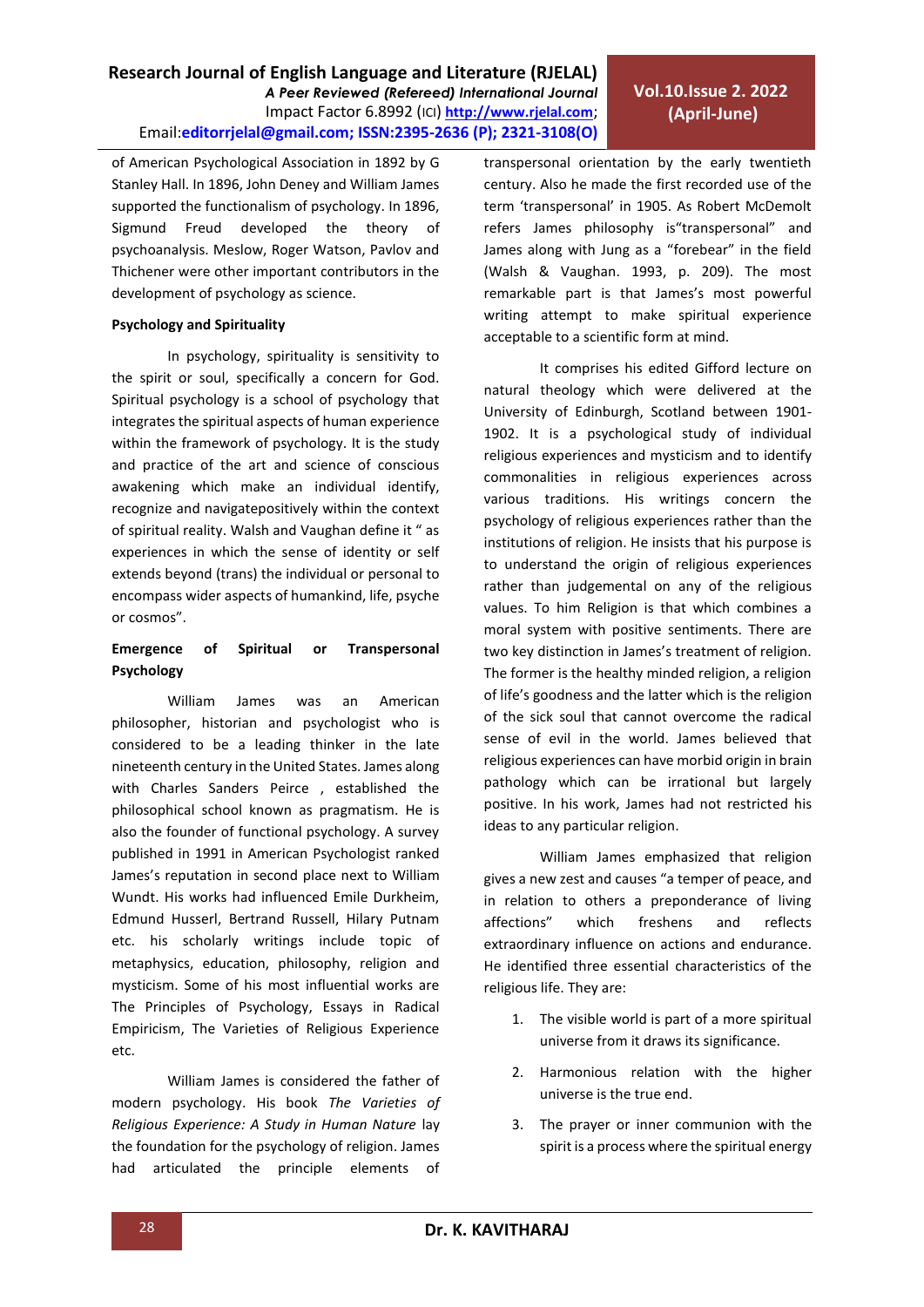Email:**editorrjelal@gmail.com; ISSN:2395-2636 (P); 2321-3108(O)**  flows in and affects the psychological or material within the phenomenal world. Thus it is evident that the principles and practices of

**Research Journal of English Language and Literature (RJELAL)**

*A Peer Reviewed (Refereed) International Journal* Impact Factor 6.8992 (ICI) **[http://www.rjelal.com](http://www.rjelal.com/)**;

spiritual psychology provide the core for living into the awareness of everyday life. It is highly valued if it transforms the world into a more peaceful and better place to live in the present and also subsequently for the future generation.

### Khalil Gibran and his works

Khalil Gibran was a Lebanese- American writer, poet and artist, born on January 6, 1883 in Ottoman Syria and later immigrated to the United States in 1890 with his family. He lived most of his life in the United States and wrote his best known works in English. He was also the prominent person in a Romantic movement that transformed Arabic literature in the first half of the twentieth century. Gibran's education in Beirut, Boston and Paris made him influenced by the European modernists of the late nineteenth century. His notable work is *The Prophet* which was published in the United States in 1923. It was his best- selling book which was translated into more than 100 languages. His other known works are The Madman, Broken Wings etc. Also Gibran was a most influential writer of Arabic poetry and literature in the first half of the twentieth century. Gibran's artistic and literary works are romantic in nature and was influenced by the Bible, Friedrich Nietzsche and William Blake. In his works, Gibran had discussed different themes and had explored diverse literary forms considered as "an artistic legacy to people of all nations"

Gibran's simple and direct- style of writing was a revolution and inspiration to other writers. His themes were love, death, alienation, disruption, loss of rural beauty reflected with the experiences of his readers. Also his themes are full of lyrical outsprings and are expressions of Gibran's deeply religious and mystic nature. Gibran found admirers and imitators among Arabic and English writers which built his reputation as one of the key figures in literary circle.

# *On Prayer*

A priestess asks about prayer, and the response for this interrogation would transform the mentality of a commoner and would make him recognize and comprehend his role in the world of spiritual reality. The poem explains that prayer should not only be made in distress and need, but also in fullness of joy and in days of abundance as prayer is the expansion of oneself into "the living ether". If one weeps when the soul give summons to prayer, then the soul should continue until he laughs. While praying, the soul rises to meet everyone who prays at that moment as prayer is an ecstasy and sweet communion. Also it is enough to reach "the temple invisible" through our prayers rather than bargaining, regretting and crying. If one enters the temple invisible just for asking something, then he will never receive it. If prayer is to humble oneself, he will never be lifted up or if it is to beg for others, he shall not be heard as it is enough that one enters into the temple invisible. Ultimately, nobody can teach how to pray because God hears only those words He utters through human lips. Like the unheard prayers of the sea, the forests and the mountains, the prayers of human beings can be found in their heart which could be heard in the stillness of the night in silence. It is the will of the Almighty, "our winged self" that makes individual move forward. It is His desire that make individuals desire and aspire anything as His urge that would turn the nights into the days. In brief, it is not necessary to ask or demand God for any needs because He knows what the needs are, even before it is thought or aspired by human beings. So God is all, everywhere and in everything. Just by praying or visiting the temple invisible without any requests or bargains, God gives us all.

Transpersonal psychology embedded on "On Prayer"

There is a conscious spiritual awakening in the poem which is explicit by the following lines:

> You pray in your distress and in your need; would that you might pray also inthe fullness of your joy and in your days of abundance.

Thus the poem revolutionize the concept of praying which is not just to request for something, be humble or to plead for others, but just to visit the temple invisible which is an ecstasy and sweet communion.